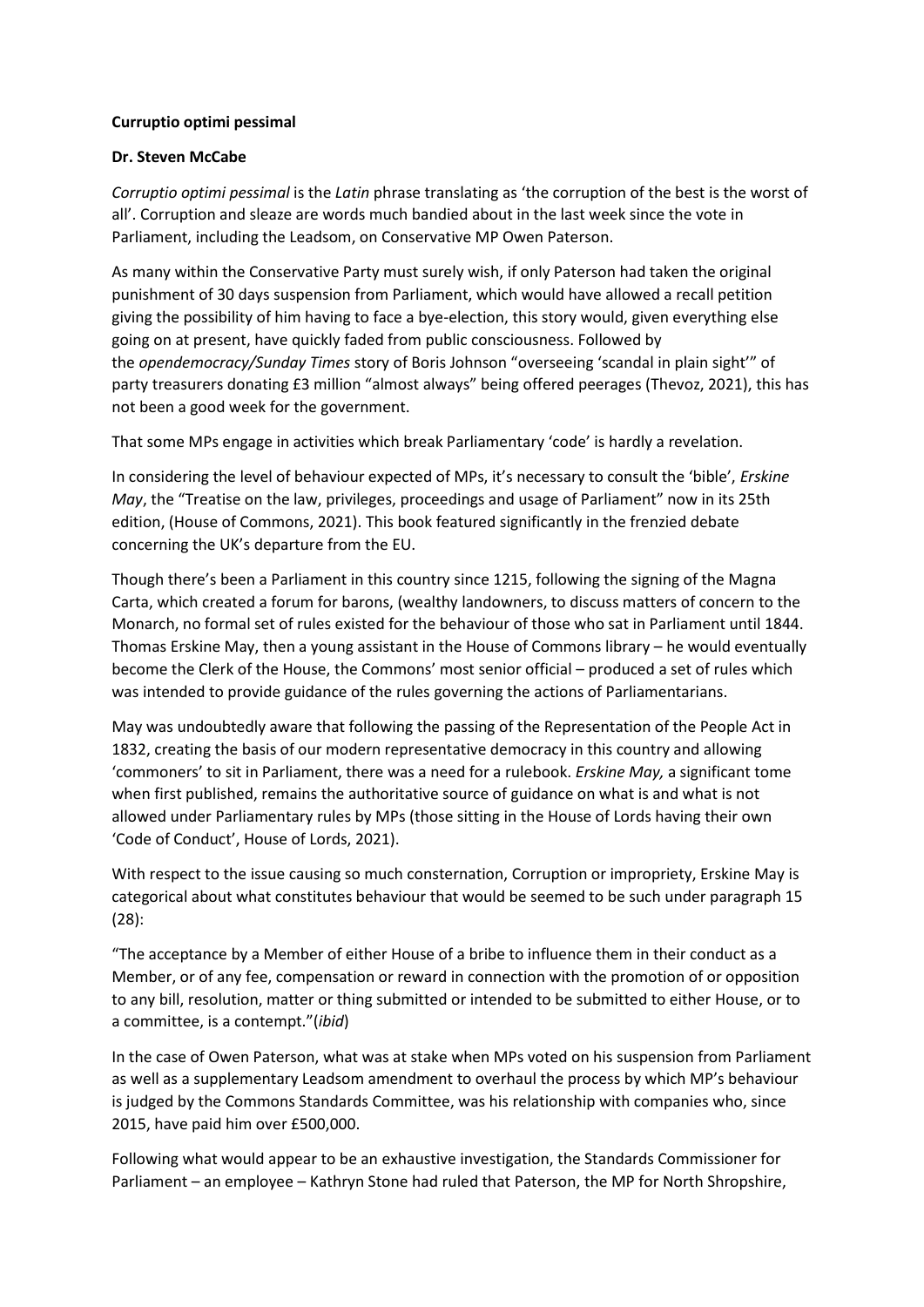had "repeatedly" used his position as an MP to "benefit" medical diagnostics group Randox and meat processor Lynn's Country Foods. As Stone stressed, having breached of lobbying rules on twelve occasions, Paterson was deemed to have acted in an "egregious" way (defined by the Cambridge Online Dictionary as measing in an "extremely bad in a way that is very noticeable", 2021).

However, as further details emerge about the companies Paterson was paid for, some, including Labour Leader Sir Keir Starmer, are asking questions about the fact that one, Randox, was awarded two contracts for Covid testing equipment that are worth about £500 million (McCormack, 2021). As is described in this BBC online report, the Department of Health confirmed the two contracts awarded to Randox were not advertised and would, were it not for the urgency caused by the pandemic, would have been subject to a much more detailed process.

What's fascinating in any scandal is how fact events move and the way details concerning Paterson and others becomes known. Once, Sir Geoffrey Cox, continued to work as an MP, including voting by proxy, whilst based in the Caribbean and earning almost £900,000 from an international law firm in the past year as well as more than £130,000 from other legal work (Line and Groves, 2021).

We can expect the press to expose the additional earnings of every member of Parliament in a way that will ensure the public, not for the first time, associate Westminster with sleaze and, in some cases, borderline or actual corruption.

All of this is, inevitably, reflects negatively for the government. PM Johnson, a student of classics, will be aware ancient history is littered with accounts of leaders who, because of vanity and greed, overreached what was acceptable. In ancient Rome, this frequently resulted in their bloody despatch.

Johnson need not worry about being deposed in such a bloody way as a number were by the Praetorian Guard. Nevertheless, Johnson is under pressure from, in particular, MPs who won in former 'Red Wall' seats in December 2019. This would have seemed inconceivable even a week ago when, Johnson travelled by private jet from the Cop26 climate conference to have dinner with Charles Moore, a Telegraph columnist who'd been lobbying on behalf of Paterson.

One wonders whether Johnson understands history as well as he night like us to believe. The awarding contracts on the basis of patronage is never advisable. Indeed, it was the 'emergency of war' with France in the eighteenth century, resulting in contacts being awarded for food and clothing for soldiers, that were being corruptly administered. Money was siphoned into the pockets of Whig supporters which led to the Tory Party of the time, which evolved into the Conservative Party, to vigorously campaign against such practices.

As Warwick University's Professor Mark Knights explains in his blog, 'Corruption Now and Then', the Tories prosecuted future Prime Minister Robert Walpole, a Whig, for a corrupt contract awarded to cronies which contained built-in 'kick-backs' and who ended up in the Tower of London for 'a high breach of trust and notorious corruption' (2021), As Knights goes on to explain, "throughout his long tenure as prime minister the Tory rallying cry against him was that he corrupted government and the political system. Anti-corruption was a key part of what it meant to be a Tory" (*ibid*).

Some three hundred years later, arguments made then, albeit now directed against the Conservative Party, feel eerily resonant.

That Boris Johnson is a flawed individual is hardly news. Given how much we know about his upbringing and emergence as a celebrity columnist before he entered politics, it seems there is little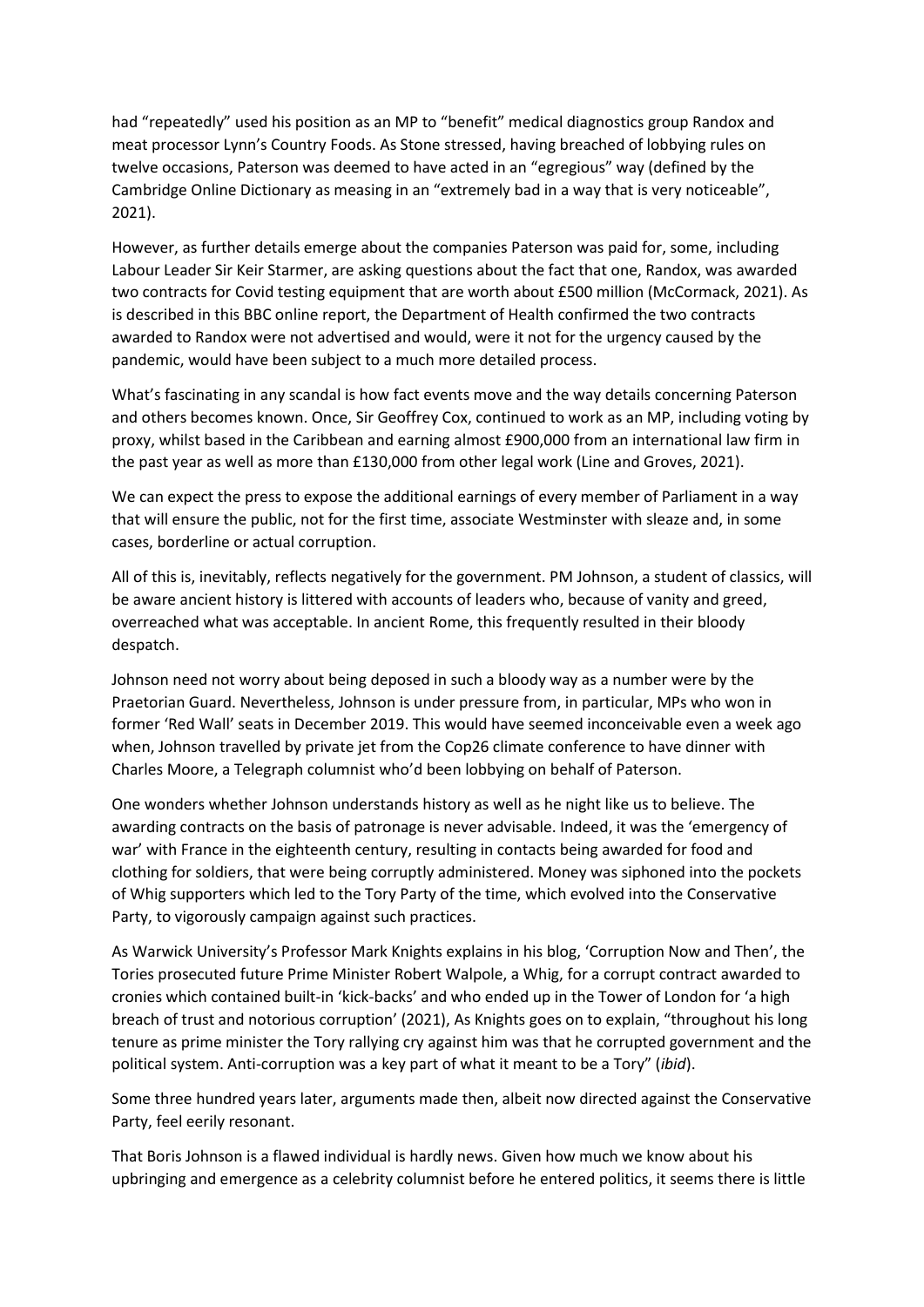we don't know about his character and approach. With a degree of foresight that has been echoed by many others who have come into contact with Boris Johnson, Martin Hammond, who taught him classics as well as being his housemaster, stated in a report to his father Stanley, "I think he honestly believes that it is churlish of us not to regard him as an exception, one who should be free of the network of obligation which binds everyone else" (Rahim, 2019).

For anyone who's never read what seminal historian, journalist and former editor of *The Telegraph*, where he was Johnson's boss, Sir Max Hastings said about him in his Guardian article, 'I was Boris Johnson's boss: he is utterly unfit to be prime minister', just before he became leader of the Conservative Party, is an excoriating condemnation of what a poor leader he would make (2019).

Whatever concerns there were about him, in becoming leader of the Conservative Party through the support of 66.4% of its members (92,153) in July 2019 and having illegally prorogued Parliament as well as expelling a number of very senior MPs, he decisively won the General Election in December.

As many contend, Johnson's disregard for rules and comedic schtick as 'Boris the clown', honed at Eton, has served him well. Whether, following the current scandals cause him to change his approach in a way that other issues, such as unwillingness to follow scientific advice to implement lockdown earlier – and is believed to have resulted in thousands dying – is a moot question.

After all, the vitriol of former chief political advisor, Dominic Cummings who he sacked a year ago, that Johnson is unfit to be PM, does not, until now, appear to have made the slightest difference. The argument of his supporters that, having achieved the office he'd spent his adult life craving to attain, we'd see the 'real' Boris Johnson, is left open to interpretation.

What's plain to see, is an administration, as we'd been warned by critics, that's as dysfunctional and chaotic as predicted. Beyond having achieved as 'hard' a Brexit as possible short of no-deal, as well as the continuous repetition of alliterative, but vacuous, slogans such as 'levelling up', there's a paucity of coherence policies.

Johnson's, government seems to go from one crisis to another, many of which are self-inflicted. It's extremely worrying.

As to what happens next, who knows?

What Johnson has proved, however, is a remarkable ability to survive crises and incompetence that would have ended the careers of far more able and talented politicians.

Johnson, similar to other populist leaders, seems not to have to comply with the normal rules. That could be about to change.

Perhaps, we should reflect, there is something fundamentally wrong with a system that has allowed someone as narcissistic a person as him to have flourished.

Not for the first time, the principle of the 'good-chap model' of government is found to be wanting (*Economist*, 2018). Indeed, as Frank Herbert, author of the *Dune* books posits, "All governments suffer a recurring problem: Power attracts pathological personalities." Boris Johnson may be viewed as the latest, arguably worst, incarnation.

However, as Herbert contends, "Good governance never depends upon laws, but upon the personal qualities of those who govern. The machinery of government is always subordinate to the will of those who administer that machinery. The most important element of government, therefore, is the method of choosing leaders."